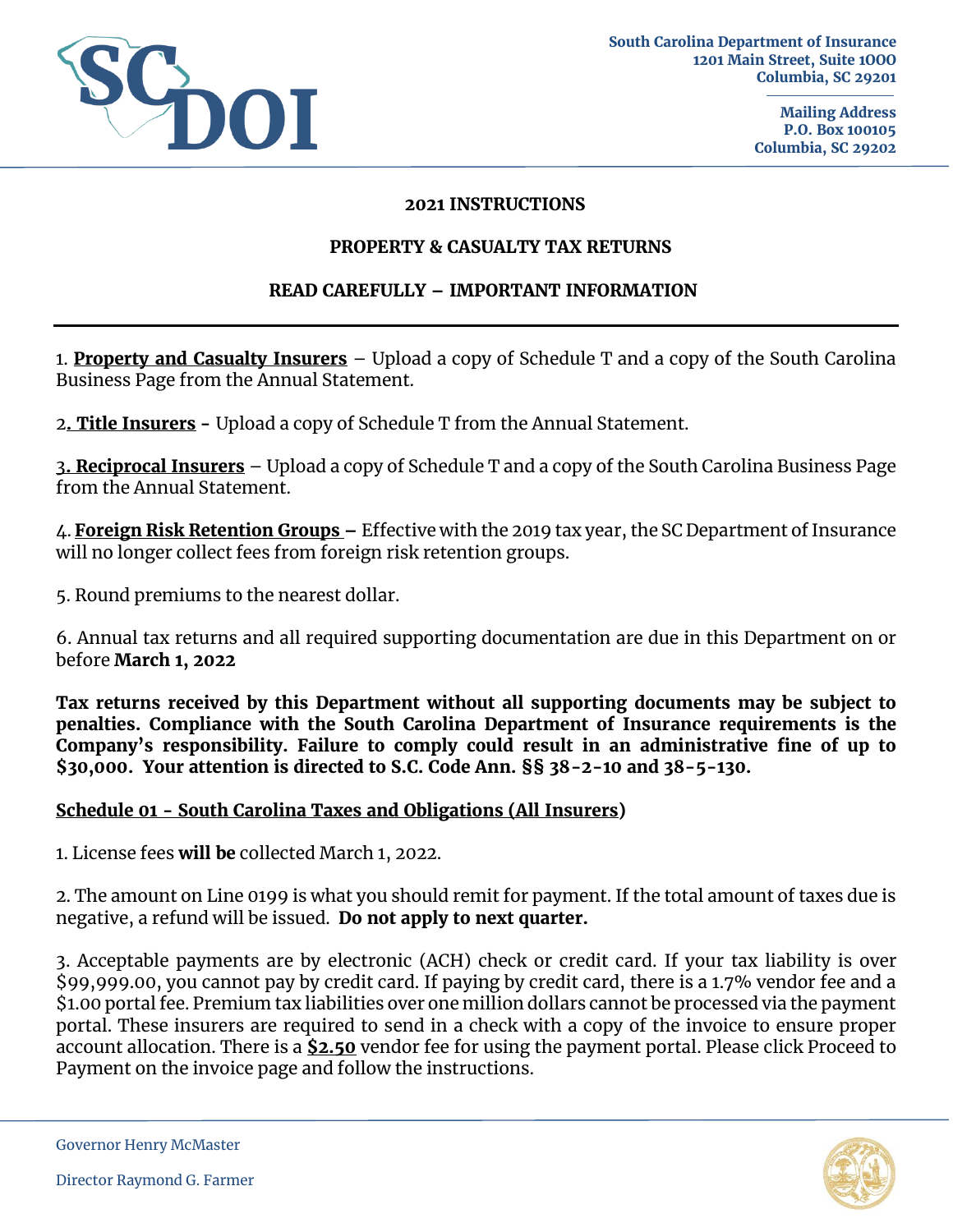# **Schedule 02 - Computation of Retaliatory Taxes (Foreign Insurers Only)**

South Carolina law requires that retaliatory taxes for foreign insurers be calculated by the use of an aggregate approach instead of an item-by-item approach. The aggregate requirements imposed by the foreign state for the privilege of doing business therein, including taxes levied under local ordinances, are compared with the aggregate requirements imposed in South Carolina for the privilege of doing business here, including taxes levied under local ordinances.

Complete Column A showing all taxes, fees, assessments and obligations due in South Carolina. Complete Column B showing all taxes, fees, assessments and obligations a South Carolina insurer would be required to pay your Domiciliary State under identical conditions. If the foreign state's aggregate total is greater than South Carolina's, the difference is collected from the foreign insurer as a retaliatory tax. If the remainder is negative, there is no retaliatory tax due.

**A separate worksheet must be furnished showing home state rates, premium figures, and calculations. The home state tax return will satisfy this requirement. This worksheet is part of the Required Documentation and if it is not furnished, the Company may be subject to disciplinary action for failure to follow instructions. A copy of the SC Fee and Tax Return Schedule 02 – Computation of Retaliatory Taxes does not satisfy this requirement.** 

## **Line 0209 - Municipal License Fees**

A copy of the Municipal Association's correspondence and a copy of the check made payable to the MASC must be uploaded.

# **Line 0210 - Second Injury Fund**

A copy of the Assessment Certificate must be uploaded.

# **Schedule 03 - Biennial License Fee and Biennial Fixed License Fee**

1. The Biennial License Fee and the Biennial Fixed License Fee **will be** collected on **March 1, 2022.** 

# **Schedule 04 - Exhibit of Premiums and Dividends (To Nearest Dollar)**

# 1. **Review this Schedule carefully to ensure proper reporting of premiums.**

2. Use whole dollars - no cents.

3. All entries must balance to the SC Business Page and Schedule T of the Annual Statement. Schedule T, Line 41 must agree with Line 99.99, Column A of Schedule 04 on the Fee and Tax Return.

4. Indicate negative premiums by placing a negative sign immediately before the premium amount. i.e. -1,000.

# 5**. Mobile Home Premiums should be reported as follows:**

1. Premium for coverage on mobile homes at fixed locations should be reported as Homeowners Multiple Peril and Farm owners Multiple Peril as applicable.

2. Premium for coverage on mobile homes in transit should be reported as Inland Marine.



Governor Henry McMaster

Director Raymond G. Farmer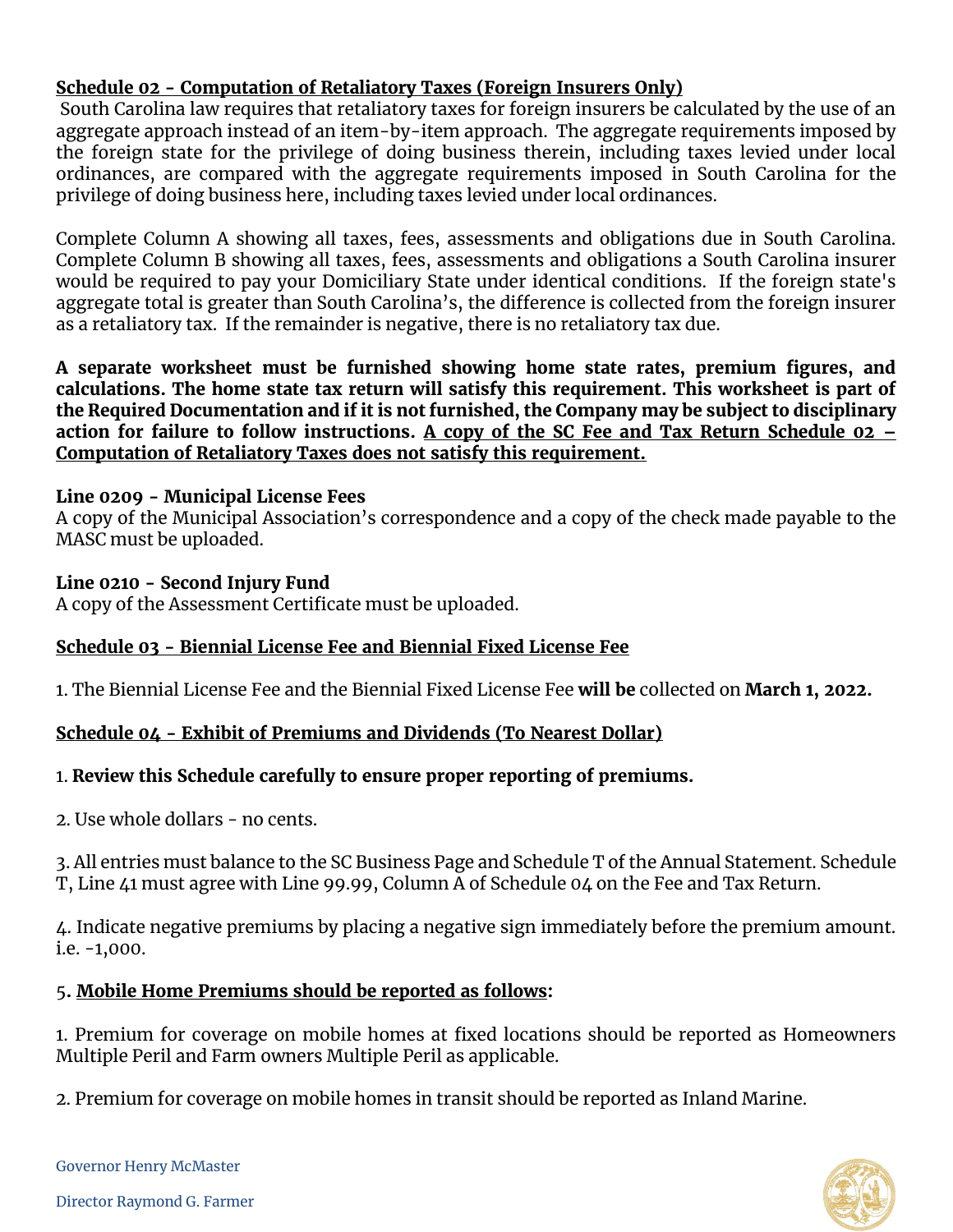3. Premium for coverage on motor homes, travel trailers, etc. should be reported as Private Passenger Auto Physical Damage and Private Passenger Auto Liability as applicable.

## 6**. Finance and/or Service Charges are not considered premiums in South Carolina and should not be reported.**

## **Schedule 04A Nontaxable Inland Marine Premiums**

Schedule 04A is for reporting Non-Taxable Inland Marine Premiums. Insurers should enter direct premium written and dividends paid for policies that are not subject to fire coverage on this schedule.

### **Schedule 04B A & H Fee Income**

Schedule 04B is for reporting A & H Fee Income. Insurers reporting A & H Fee Income as reported on their Summary of Operations page should enter the taxable premium amounts on this schedule.

### **Schedule 05 - Insurance Premium Taxes (To Nearest Dollar)**

1. The system will calculate premium tax amounts based upon information entered on Schedule 04.

## **Schedule 06 - Insurance Premium Tax Credits Allowable - Attach Assessment Certificates**

**Act 231 of 1996 allowed certain tax credits for insurers to spur economic growth and development in certain areas of South Carolina. Most of these credits correspond with credits to tax liabilities offered in Chapter 6 of Title 12 of the South Carolina Code. These credits should be reported in Schedule 06 on the South Carolina Premium Tax Return. Credits cannot reduce the company's tax liability below zero. Refer to [www.sctax.org,](http://www.sctax.org/) Forms and Instructions, Current Forms and Instructions, Corporate Tax Return and then Tax Credits for explanation of credits and forms. Appropriate schedules and supporting documentation must be uploaded.** 

**INSURERS REPORTING VENTURE CAPITAL AUTHORITY CREDITS, RESEARCH & DEVELOPMENT CREDITS, JOB TAX CREDITS, SOUTH CAROLINA HOUSING TAX CREDITS, HISTORIC STRUCTURES, TEXTILES REHABILITATION CREDITS, AND ABANDONED BUILDINGS CREDITS: All insurers reporting these credits must upload a copy of the proper Certificates, SC SCH. TC Forms, Examples: TC-23 or TC-55, and the applicable SC1065 K-1 from the South Carolina Department of Revenue; Statement of Transfer (if credit transferred to another member); and Statement of Allocation showing the name, address, and FEIN number of the LLC, as well as calculations indicating the amount of allowable credit.** 

**Any credits listed under "All Other Credits" must be identified.** 

**Refunds resulting from the reporting of these credits will not be processed until all required information has been received.**

**Refer to Bulletin 2008-17 for information on the Coastal Premium Tax Credit. The worksheets are attached to the Bulletin. The worksheets are supporting documentation and must be uploaded.**



Governor Henry McMaster

Director Raymond G. Farmer